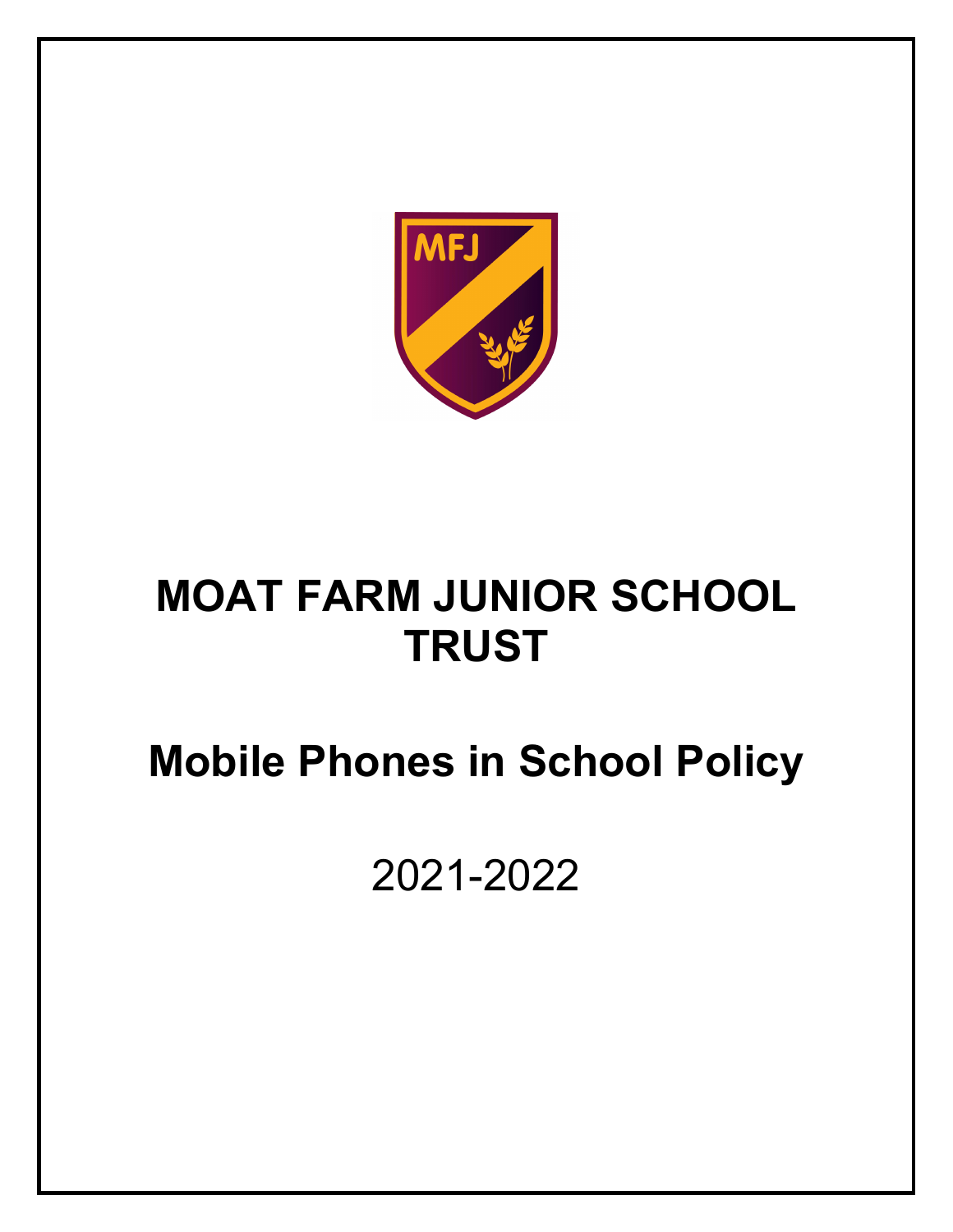#### Mobile Phones in Moat Farm Junior School



The use of mobile phones is increasing these days and so it would be unrealistic to have a policy which **forbids** pupils from taking phones to school. Not only would it be impractical to forbid pupils from carrying them when the latest phones are so slim that they could be hidden easily, but it is believed that a number of parents would be concerned for health and safety reasons if their child were not allowed to carry a phone at all. Some parents feel more at ease knowing that they can be contacted in the event of any emergency situation that might arise.

Use of mobile phones (particularly with the invention of increasingly sophisticated equipment and camera phones) presents a number of problems for our school, including:

- (i) Mobile phones can be valuable items and might be vulnerable to theft.
- (ii) Mobile phones (and their cost and level of technology or otherwise) can pose problems in school with regards to discipline and potential bullying.
- (iii) Even when apparently silent, the use of mobile phones for texting purposes could be distracting in terms of classroom discipline.
- (iv) Use of the newer phones with built in cameras could lead to child protection and data protection issues with regard to inappropriate photographs or distribution of images.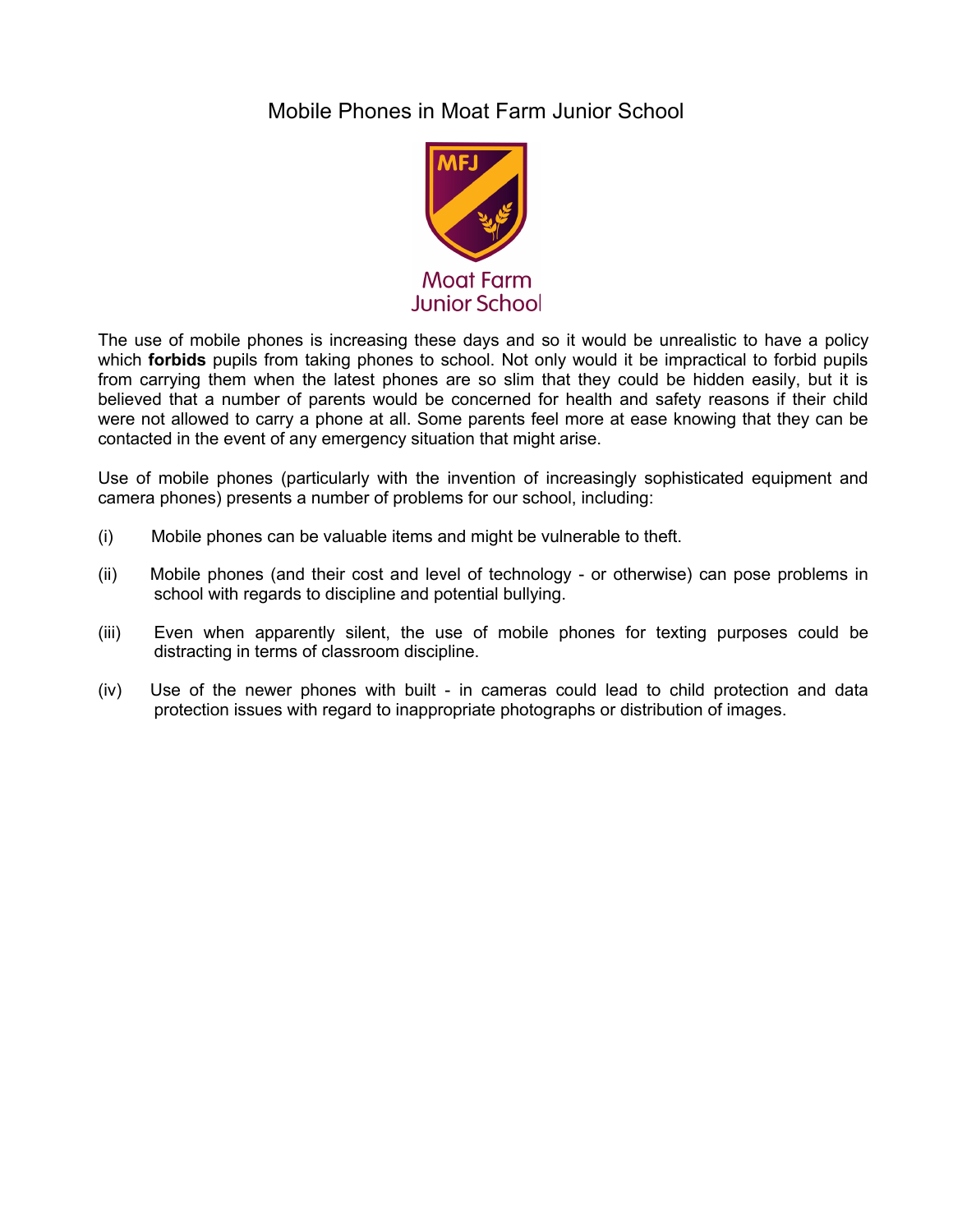#### **Policy Statement**

*It is therefore school policy to prohibit the unauthorised use by pupils of mobile phones whilst on our school premises, grounds or on trips or activities eg. school swimming.* 

- 1. Moat Farm Junior School discourages and advises all parents to discourage pupils from bringing mobile phones to school on the grounds that they are valuable and may be lost or stolen. *School staff can accept no responsibility for mobile phones which are lost, damaged or stolen in school whilst in the possession of any pupil.*
- 2. Students are allowed to have mobile phones for emergency purposes only. Parents must notify the Head Teacher in writing if their child needs to have a mobile phone at school. i.e Parents are required to complete the attached from. All mobile phones must be deposited in the Class locked cupboard during the registration period. Children will need to collect mobile phones from their teacher as they leave the school at the end of the day. Once a form has been signed both by parent and Head Teacher, the school will agree for the mobile phone to be in school **on the understanding that the school takes no responsibility for lost or stolen mobile phones, even if they have been stored in a place of "safe-keeping".**
- 3. If students are found with mobile phones, the mobile phone will be placed in the school office, a phone call will be made home and the mobile phone left to be collected by the parents at their convenience.
- 4. If a pupil is found taking photographs or video footage with a mobile phone of either other pupils or teachers, this will be regarded as a serious offence and disciplinary action will be taken according to the school's Discipline Policy.
- 5. If images of other pupils or teachers have been taken, the phone will not be returned to the pupil until the images have been removed by the pupil in the presence of a teacher.
- 6. A statement of this policy and its contents will be included in the School Prospectus which is issued annually to parents on its next publication in the new school year.
- 7. Staff may only use mobile phones in classrooms or around school at the start and end of the day when there are no pupils on site. During school hours mobile phones must be off or on silent and away from pupils. Staff may use mobile phones during the day in the staff room only. Staff must not have work emails linked to any personal devices including mobile phones.